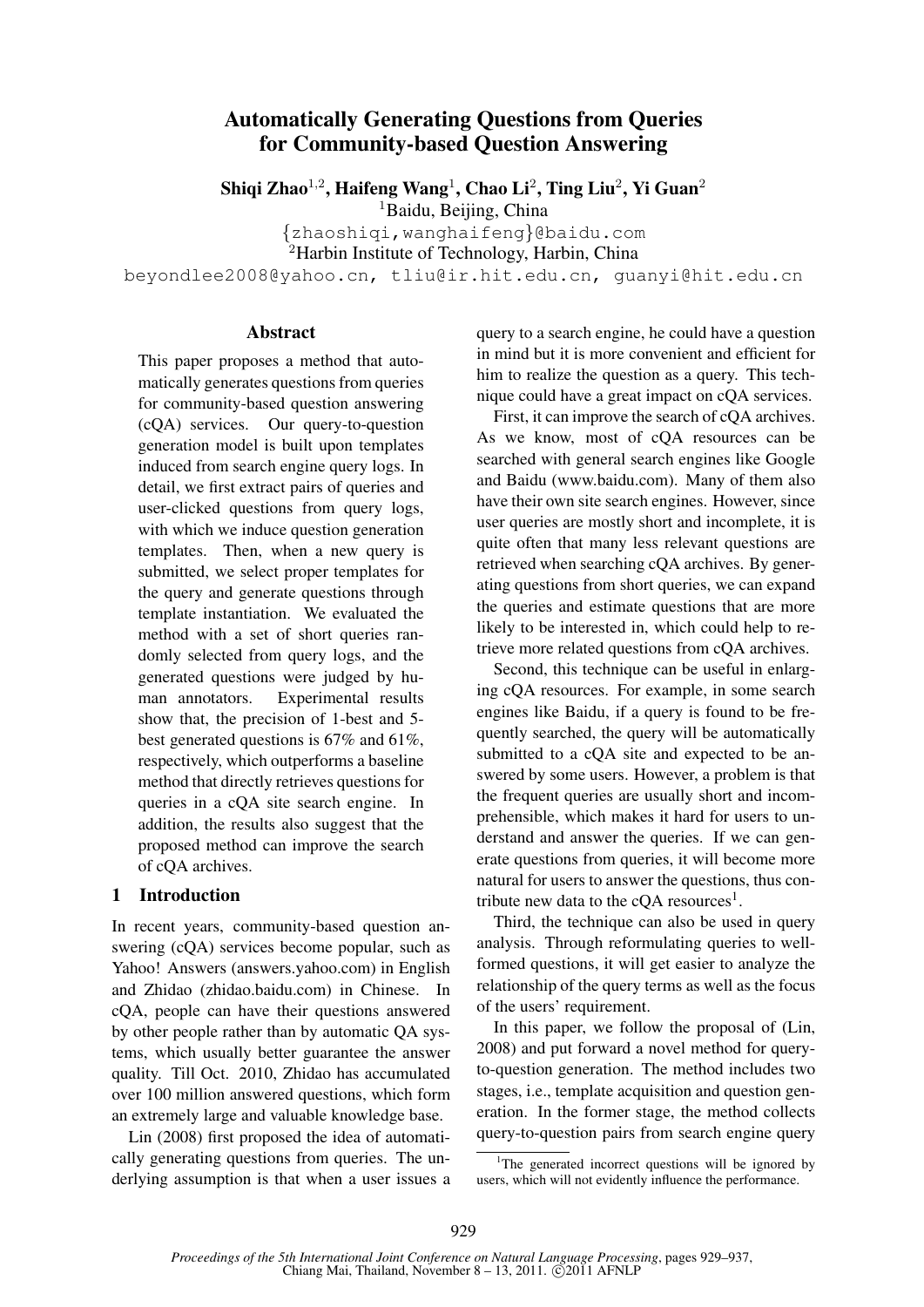

Figure 1: Overview of the method.

logs and further extracts question generation templates. In the latter stage, it generates questions for input queries using the obtained templates. Figure 1 illustrates these two stages.

We conducted experiments on a set of 1000 short queries randomly selected from Baidu's query logs. The results show that our method is effective. Specifically, the method generates questions for 76.5% test queries. The precision of 1 best and 5-best questions is 67% and 61%, respectively, which evidently outperforms a baseline that directly retrieves questions for queries using a cQA site search engine. In addition, we designed a strategy to improve the search of cQA archives through query-to-question generation, and the result is quite promising. Although our experiments were carried out in Chinese, the method can be extended to other languages in which cQA archives exist.

#### 2 Proposed Method

#### 2.1 Template Acquisition

As mentioned above, the cQA archives are frequently searched and viewed through search engines. Therefore, we can find a large number of records in search engine query logs, in which users searched a query  $Qr$  and clicked on a question  $Qs$ from the cQA archives. Such  $\langle Qr, Qs \rangle$  pairs can be collected and used for training question generation models. In our method, we mine  $\langle Qr, Qs \rangle$ pairs from Baidu's query logs. In detail, suppose a user issued a query  $Qr$  in Baidu and clicked on a search result with the title T, then  $\langle Qr, T \rangle$  will be



Figure 2: An example of  $Qr$ ,  $Qs$ , and  $Tp$ .

extracted as a  $\langle Qr, Qs \rangle$  pair if it meets the following constraints:

- $Qr$  is not a question<sup>2</sup>, and it contains at most three terms. Our intuition is that long queries might be clear enough which need not to be expanded into questions.
- $T$  should be a question  $Q_s$  and must be from a cQA web site (Zhidao in our experiments).
- $Qr$  should be subsumed in  $Qs$ . This constraint limits that Qr can only be *extended* to questions, whose terms are not allowed to be transformed or deleted during question generation.

From the identified  $\langle Qr, Qs \rangle$  pair, we can induce a template  $Tp$  by substituting query terms in the question  $Q_s$  with slots  $\{[x_i]|1 \leq i \leq n\}$ , where n is the number of query terms of  $Qr$ . An example is shown in Figure 2. In what follows, we term  $Q_s$ as an *instantiation* of  $Tp$ .

In our experiments, we obtained over 15 million  $\langle Or, Os \rangle$  pairs from the query logs used, and accordingly extracted 547,325 templates. To eliminate templates that are rarely instantiated, we filtered those templates with less than 10 unique instantiations. 18,929 templates were left after filtering, each with 80 unique instantiations on average. Analysis result reveals that 80% of the eliminated templates are those long and complicated ones, which may seldom be used in practice.

 $2$ We developed a rule-based tool to identify whether a Chinese word sequence is a question.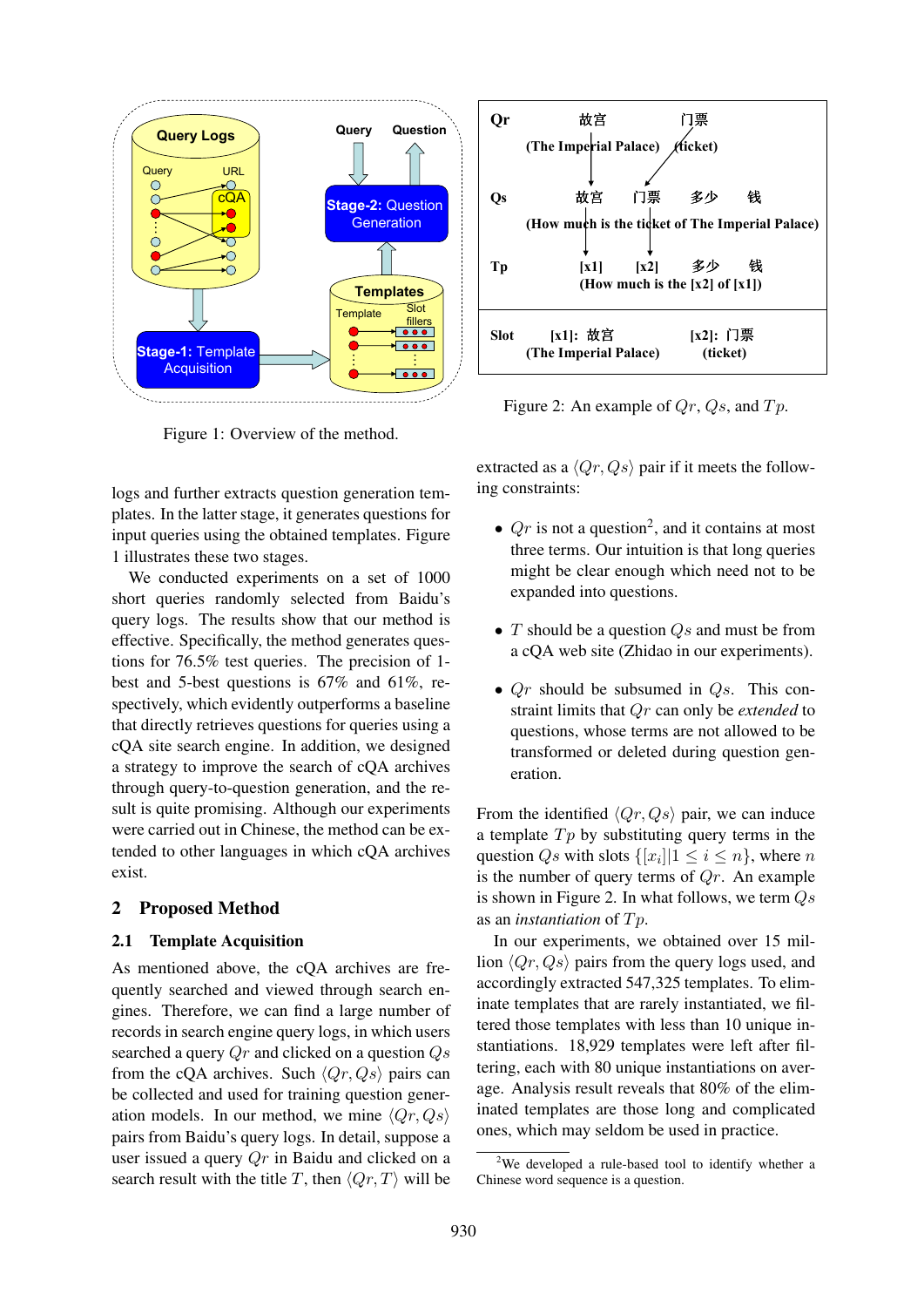Note that a query could instantiate more than one templates. For example, query " $\# \bar{g}$   $\Box$ 票 (*The Imperial Palace / ticket*)" can instantiate "*[x1] [x2]* 多少 钱 (*How much is the [x2] of [x1]*)", "*[x1] [x2]* 价格 是 多少 (*What is the price of [x1]'s*  $[x2]$ )", and " $[x1]$   $[x2] \ncong$   $\mathbb{E}$   $[$   $[$   $]$   $[$   $]$   $[$  $]$   $[$  $]$  $[$  $]$  $[$  $]$  $[$  $]$  $[$  $]$  $[$  $]$  $[$  $]$  $[$  $]$  $[$  $]$  $[$  $]$  $[$  $]$  $[$  $]$  $[$  $]$  $[$  $]$  $[$  $]$  $[$  $]$  $[$  $]$  $[$  $]$  $[$  $]$  $[$  $]$  $[$  $]$  $[$  $]$  $[$  $]$  $[$  $]$  $[$  $]$  $[$  $]$ *pensive*)", etc. We therefore need to compute the likelihood that a query instantiates each template, which can be used in template ranking and selecting during question generation. In our work, given query  $Qr$  and all templates it can instantiate  ${T_{p_1},...,T_{p_n}}$ , we compute the likelihood of  $Q_r$ instantiating  $Tp_i(1 \leq i \leq n)$  based on maximum likelihood estimation:

$$
p(Tp_i|Qr) = \frac{c(Qr, Tp_i)}{c(Qr)}\tag{1}
$$

where  $c(Qr, T p_i)$  is the frequency that  $Qr$  instantiates  $Tp_i$  in the query logs,  $c(Qr)$  is the frequency that  $Qr$  occurs in the query logs. The acquired templates along with the queries that can instantiate each template are stored in a database  $D_{T_p}$ .

#### 2.2 Question Generation

With the induced templates, we can generate questions for any input query  $qr^3$ . Since most of the templates are unsuitable for  $qr$ , we need a strategy to select the templates and only retain the useful ones. Our observation is that similar queries usually have close search intent. They may tend to instantiate identical templates and generate similar questions. For example, we found that queries about the tickets of something are mostly interested in the price and instantiate template "*[x1] [x2]* 多少 钱 (*How much is the [x2] of*  $[x1]$ ". Thus when we get a new query qr about tickets, it is reasonable for  $qr$  to instantiate the same template and generate a question  $qs$  asking about the price.

Guided by this intuition, we generate questions for query  $qr$  using the templates of  $qr$ 's similar queries. In practice, we first retrieve  $qr$ 's similar queries from  $D_{T_p}$ , each of which must contain the same number of terms and share at least one identical term with  $qr$ . After that, we collect all templates that can be instantiated by the retrieved similar queries, which are then instantiated by  $qr$ to generate a list of questions. All the generated

questions are ranked and the top-N are returned. The example in Figure 3 illustrates this process.

We take two factors into account when ranking the generated questions. The first is the likelihood that query qr instantiates template  $Tp$ , and the second is the fluency of the generated question qs. Hence we define:

$$
\hat{qs} = \arg\max_{qs} f(qs, Tp, qr)
$$
\n
$$
= \arg\max_{qs} \{ \lambda f_{TP}(Tp, qr) + (1 - \lambda) f_{LM}(qs) \}
$$
\n(2)

where  $f(qs, Tp, qr)$  is the score function for question ranking, which is decomposed into two parts, i.e.,  $f_{TP}(Tp,qr)$  and  $f_{LM}(qs)$ . The former computes the likelihood that  $qr$  instantiates  $Tp$ , while the latter measures the fluency of  $qs$  generated by instantiating  $Tp$  with  $qr$ .

**Definition of**  $f_{TP}(Tp,qr)$ . Let  $\{Qr_i|1 \leq i \leq$  $I$ } be the similar queries of  $qr$  that can instantiate template  $Tp$ , we define  $f_{TP}(Tp, qr)$  as:

$$
f_{Tp}(Tp,qr) = \log \sum_{i=1}^{I} p(Tp|Qr_i)p(Qr_i|qr)
$$
 (3)

where  $p(Tp|Qr_i)$  is the probability that  $Qr_i$  instantiates  $Tp$ , which has been defined in Equ. (1).  $p(Qr_i|qr)$  reflects the degree that qr resembles  $Qr_i$ , which is defined as the query similarity  $sim(qr, Qr_i)$  and is computed as:

$$
sim(qr, Qr_i) = \prod_{j=1}^{J} sim(t_{qr,j}, t_{Qri,j})
$$
 (4)

where  $sim(t_{qr\_i}, t_{Qri\_i})$  is the similarity between the j-th term of qr and  $Qr_i$ , and J is the number of terms in both qr and  $Qr_i^4$ . According to Equ. (4), qr and  $Qr_i$  are deemed similar only when they are similar term by term. This guarantees that each term of  $qr$  can safely fill in the slot induced from the corresponding term of  $Qr_i$ . The similarity between two terms  $t_1$  and  $t_2$  is computed based on distributional hypothesis, which assumes that words occurring in similar contexts tend to have similar meanings (Harris, 1985). We therefore define  $sim(t_1, t_2)$  as the similarity of the context words of the two terms:

$$
sim(t_1, t_2) = cos(V_{ctx}(t_1), V_{ctx}(t_2))
$$
 (5)

<sup>&</sup>lt;sup>3</sup>Here we use qr and qs to denote a new query and its generated question, so as to differentiate from  $Qr$  and  $Qs$ that represent query and question mined from query logs.

<sup>&</sup>lt;sup>4</sup>Recall that each similar query of  $qr$  must have the same number of terms as qr.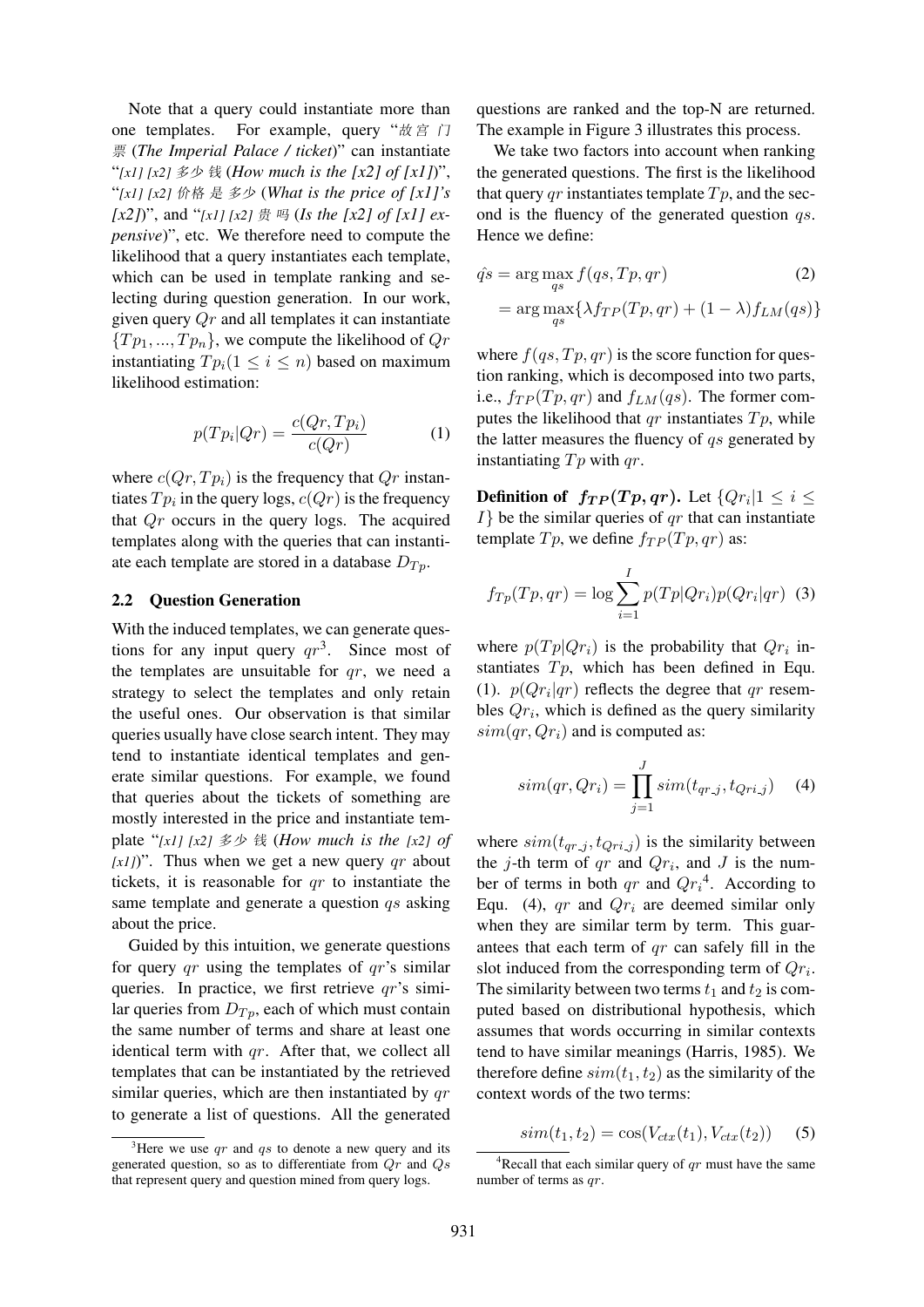

Figure 3: Generating questions from queries with templates induced from search engine query logs.

where  $cos(.,.)$  is the cosine similarity between two vectors.  $V_{ctx}(t)$  is the vector of context words of  $t$ , which is constructed using Baidu query logs. Specifically, words occurring within the same queries as  $t$  are extracted as  $t$ 's context words. The weight of each context word  $w$  is computed in a similar way as tf-idf:

$$
W_t(w) = t f_t(w) \times \log \frac{N}{n(w)} \tag{6}
$$

where  $tf_t(w)$  is the frequency that w occurs in the contexts of t.  $n(w)$  is the number of terms whose context words contain  $w$ .  $N$  is the total number of terms, i.e., the size of vocabulary.

**Definition of**  $f_{LM}(qs)$ **.** The other score function  $f_{LM}(qs)$  is designed to measure the fluency of the generated questions, which is defined based on a tri-gram language model:

$$
f_{LM}(qs) = \frac{1}{L} \log(p_{LM}(qs))
$$
 (7)

in which  $L$  is the number of terms in  $qs$ , and  $p_{LM}(qs)$  is the language model score of qs:

$$
p_{LM}(qs) = \prod_{l=1}^{L} p(t_l | t_{l-2} t_{l-1})
$$
 (8)

In our experiments, the language model was trained using over 15 million questions from the collected  $\langle Q_r, Q_s \rangle$  pairs. We estimated the parameter  $\lambda$  in Equ. (2) using a development set with

247 random queries. In detail, we generated questions for each query and had all questions manually annotated (Section 3.1). We then examined  $\lambda$  ranging from 0 to 1 and evaluated P@5 precision (Section 3.2) under each setting. The setting that obtained the highest performance was selected, which was  $\lambda = 0.3$ .

# 3 Evaluation

Our experiments contain two parts. In the first part, we evaluated the precision of the generated questions based on human annotation. In the second part, we used the query-to-question generation algorithm to improve the search of cQA archives.

#### 3.1 Experimental Setup

Comparison method. To our knowledge, there is no existing system that can automatically generate questions from queries. We therefore design a baseline method for comparison, which retrieves questions from cQA archives (termed as RcQA hereafter). Given a query  $qr$ , RcQA searches  $qr$ in Zhidao site search engine and retrieves questions containing  $qr^5$ . The questions are ranked according to the orders assigned by the site search engine. We compare our query-to-question generation method (QtQG for short) and RcQA on precision. The reason why we employ the cQA site

<sup>&</sup>lt;sup>5</sup>The retrieved titles from Zhidao are not necessarily questions. We ignored the non-question results when collecting questions from Zhidao.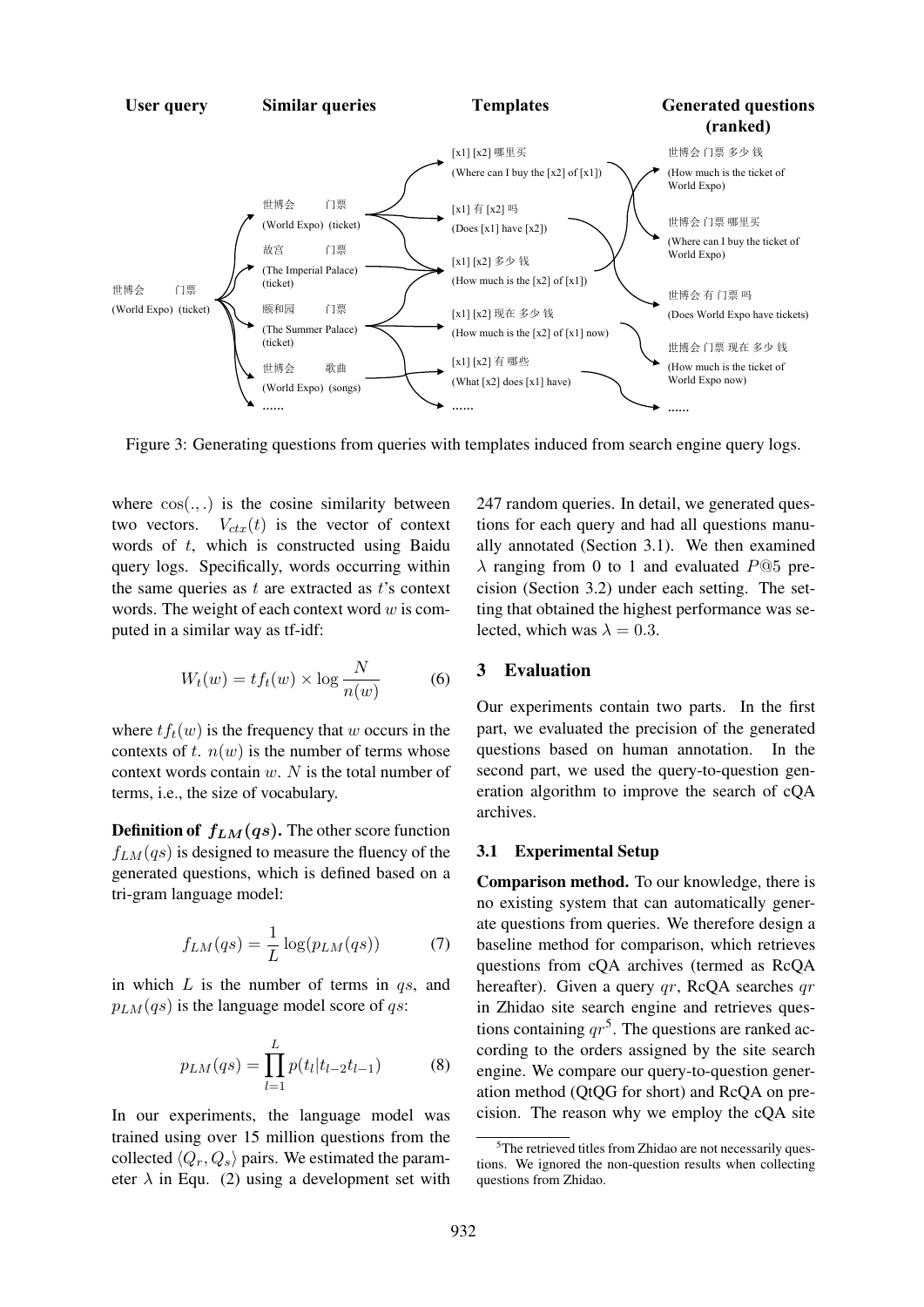search engine in the baseline instead of computing the similarity between queries and questions by ourselves is that we believe the cQA site search engine has adopted a state-of-the-art method when computing query-question similarity.

Experiment data. To construct a test set, we randomly sampled 1000 queries from Baidu query logs, each of which contains no more than 3 terms. The test queries cover a variety of domains, including *health*, *food*, *sport*, *music*, *movie*, *software*, *computer game*, etc. As described in Section 2, we used our method to generate questions for each test query, which were ranked according to Equ. (2). We kept up to top-5 questions of each query for evaluation. Meanwhile, we also retrieved up to top-5 questions for each query from Zhidao with RcQA.

Human annotation. Questions produced with both QtQG and RcQA were evaluated based on human annotation. We had two annotators, both of whom are native Chinese speakers. The questions produced with two methods were mixed before being presented to the annotators, so as to avoid bias during annotation. Two annotators evaluated the questions separately. For a query  $qr$ , a generated question qs is annotated as *correct* if it is fluent, comprehensible, and likely to be asked by people when they search  $qr$ . Otherwise, qs is annotated as *incorrect*. For instance, for the query "世 博会 门票 (*World Expo / ticket*)", question "世 博会 门票 多少钱 (*How much is the ticket of the World Expo*)" was annotated as correct whereas "世博会 门票 哪里 可以 下载 (*Where can I download the ticket of the World Expo*)" was annotated as incorrect. In addition, a question was annotated as incorrect if it contains too much extra information that is impossible to be induced from the query<sup>6</sup>. For instance, question "在 昆山 怎么 买 世博会 门 票 *(*学生票*)* (*How can I buy student tickets of Word Expo in Kunshan*)" was judged as incorrect for the above query, since "学生票 (*student tickets*)" and "在 昆山 (*in Kunshan*)" cannot be induced from the query.

After the first round of annotation, we calculated the kappa statistic between two annotators. The result shows that kappa  $K = 0.78$ , indicating a substantial agreement  $(K: 0.61-0.8)$  according

|                                         |  |  | P@1 P@2 P@3 P@4 P@5 |
|-----------------------------------------|--|--|---------------------|
| QtQG   0.67   0.66   0.64   0.62   0.61 |  |  |                     |
| RcQA   0.47   0.44   0.42   0.40   0.40 |  |  |                     |

Table 1: P@N results of QtQG and RcQA.

to (Landis and Koch, 1977). Data with different annotations were then annotated by a third-party judge, so as to get the final annotations.

### 3.2 Evaluation of Precision

Experimental results show that, QtQG can generate at least one question for 765 queries, while RcQA can retrieve at least one question from Zhidao for 660 queries. It suggests that QtQG achieves a larger coverage than RcQA. After the questions were manually annotated, we computed the precision at top-N results ( $P@N$ ):

$$
P@N = \frac{|S_{CQs}(N) \cap S_{Qs}(N)|}{|S_{Qs}(N)|} \tag{9}
$$

where  $S_{Os}(N)$  denotes the set of top-N questions and  $S_{COs}(N)$  denotes the set of correct ones. Table 1 summarizes the P@N results ( $1 \le N \le 5$ ) averaged on the test set for the two methods, from which we can see that QtQG significantly outperforms RcQA. Especially, we observed the results and found that QtQG can generate correct questions for some unpopular queries, about which we cannot even find questions from the web. For example, query "昆明 *KTV* 沙发 (*Kunming / KTV / sofa*)" can retrieve no question from the web, but our method can generate question "昆明 哪 <sup>里</sup> 有 卖 *KTV* 沙发 的 (*Where to Buy KTV sofa in Kunming*)", which makes perfect sense and is quite likely to reflect users' requirement. Please note that some of the learned templates can reorder the query terms when generating questions. For example, for the query "门票 颐和园 (*ticket / the Summer Palace*), the template "*[X2]* 的 *[X1]* 多 少钱" can be matched and the correct question "顾 和园 的 门票 多少钱 (*How much is the ticket of the Summer Palace*)" can be generated.

We then conducted error analysis on the data set. Specifically, we sampled 100 incorrect questions produced with QtQG and RcQA, respectively. Analysis results reveal that 84% of incorrect questions generated with QtQG are those incomprehensible or not fluent questions, such as question "德州 到 天气预报 怎么走 (*How can I get to weather forecast from Dezhou*)" for query "德

<sup>&</sup>lt;sup>6</sup>Note that question descriptions written by question askers to further explain the questions are not extracted and evaluated together with questions, thus our evaluation metrics are not biased against questions with long and verbose descriptions.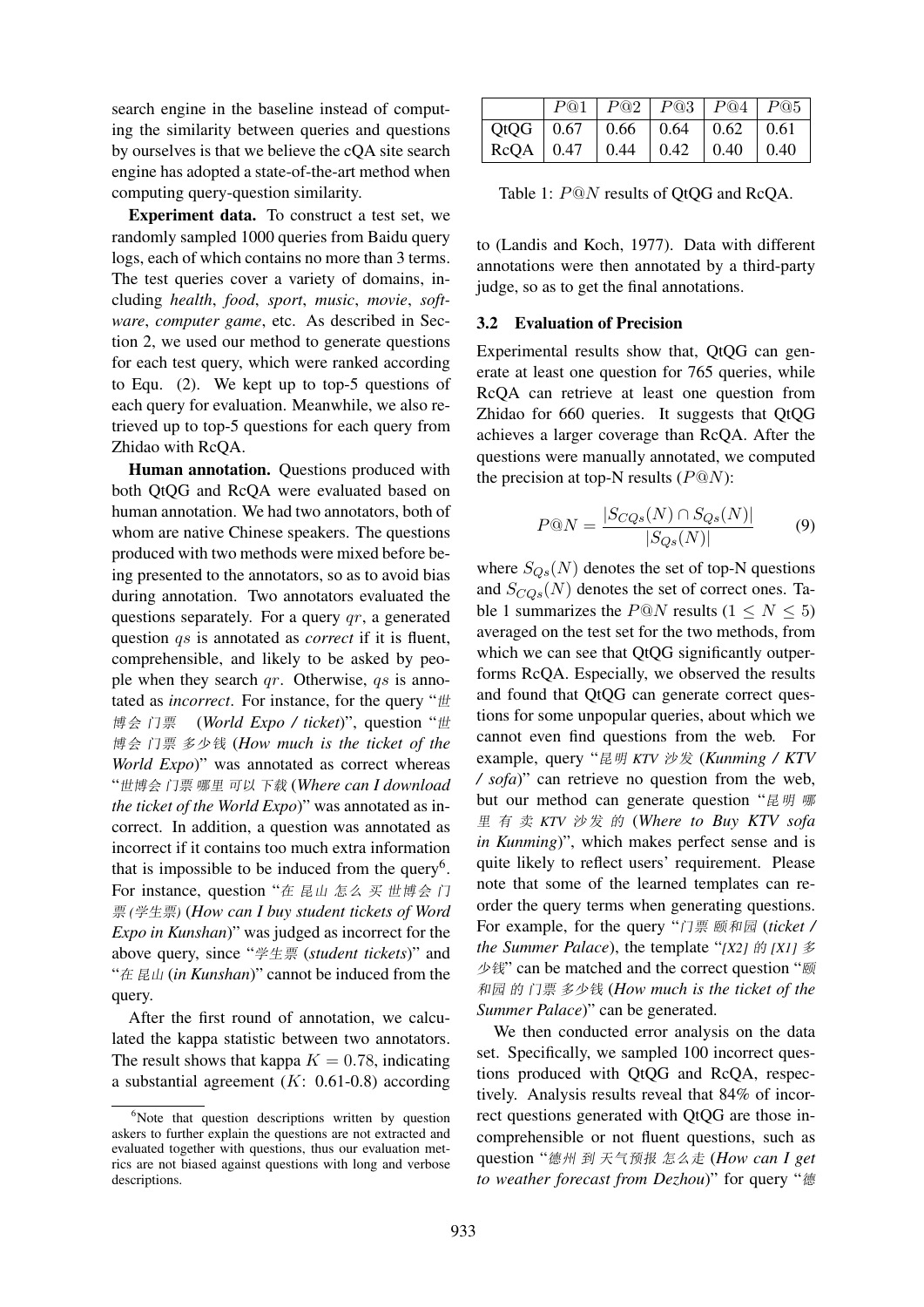州 天气预报 (*Dezhou / weather forecast*)". The rest errors are questions that are well formed but less likely to be asked by people. On the other hand, for RcQA, 91% errors are questions containing too much extra information. For example, for query "温州 歌曲 (*Wenzhou / songs*)", RcQA retrieves the question "谁 能 提供 给 我 一些 关于 温州小吃 的 诗 歌 , 歌曲 或者 趣味 知识 (*Who can give me some poems, songs, or interesting knowledge about Wenzhou snacks*)" . Obviously, it is too specific and not so good as the question generated with QtQG "关 于 温州 的 歌曲 有 哪些 (*Are there any songs about Wenzhou*)".

Further more, we also analyzed queries for which QtQG or RcQA failed to generate questions. We sampled 100 such queries for the two methods and had them manually annotated. Results show that, 84% queries for which QtQG cannot generate questions are single-word queries. This is due to our limitation when searching similar queries for a new query  $qr$  (Section 2.2), that the similar queries for qr must share at least one identical word with  $qr$ . This constraint is designed to restrict search space when looking for similar queries. However it also limits that a single-word query can find similar queries and be rewritten as questions only when the same query has appeared in the  $D_{T_p}$  database (Section 2.1). This is a drawback of our method, which will be addressed in the future work. On the other hand, 82% queries for which RcQA did not retrieve questions are because the queries are unpopular. No question about them has been asked in Zhidao.

### 3.3 Improving cQA Search

As mentioned above, one application of query-toquestion generation is to improve the search of cQA archives. We therefore carried out an experiment to examine its effectiveness. We design a strategy to integrate the QtQG module into the cQA site search engine. The basic idea is that, given a query  $qr$ , its generated question  $qs$ , and a cQA site search engine  $CQA$ , if  $qr$ 's search result in  $CQA$  is unsatisfactory, but  $qs$ 's result is good, then we can return  $qs$ 's result for qr. The strategy is formally described in Table 2. The key problem here is how to estimate the quality of the search results. This is an interesting research topic but out of the scope of this paper. In our experiment, we adopted a simple criterion, namely, computing the similarity between the query and the title of the

| <b>Input:</b> $qr$ : user query                         |  |  |  |  |  |
|---------------------------------------------------------|--|--|--|--|--|
| <i>qs</i> : generated question for <i>qr</i>            |  |  |  |  |  |
| $CQA$ : cQA site search engine                          |  |  |  |  |  |
| <b>Output:</b> $RST(qr)$ : search result of qr in $CQA$ |  |  |  |  |  |
| 1. Search qr in $CQA$ , get result $R(qr)$              |  |  |  |  |  |
| 2. Search qs in $CQA$ , get result $R(qs)$              |  |  |  |  |  |
| 3. Estimate the quality of $R(qr)$ , get $E(R(qr))$     |  |  |  |  |  |
| 4. Estimate the quality of $R(qs)$ , get $E(R(qs))$     |  |  |  |  |  |
| 5. If $E(R(qr)) = BAD$ and $E(R(qs)) = GOOD$            |  |  |  |  |  |
| 6. Return $RST(qr) = R(qs)$                             |  |  |  |  |  |
| 7. Else                                                 |  |  |  |  |  |
| Return $RST(qr) = R(qr)$<br>8.                          |  |  |  |  |  |

Table 2: Strategy for improving cQA search with automatically generated questions.

search result. The larger the similarity, the better the result. This criterion is naive, but our experiment result below shows that it is enough to verify the effectiveness of QtQG in cQA search.

We experimented with the 765 test queries for which at least one question can be generated with our method. We only examined the 1-best question generated for each query. The cQA site search engine used is Zhidao. In addition, when evaluating and comparing the search results of the original query and generated question, we just considered the top-1 search result, which is not only for convenience, but also because the top-1 result usually means more to users in a search engine. The practical strategy used in the experiment is shown in Table 3, in which  $sim(qr, R(qr))$  denotes the similarity between the query  $qr$  and the title of the top-1 search result  $R(qr)$ . The similarity is computed based on word overlap rate.  $sim(qs, R(qs))$ is computed in the same way. Thresholds  $T_1$  and  $T_2$  were empirically set as 0.7 and 0.8, respectively.

Experimental results show that the top-1 search results for 65 (out of 765) test queries were changed using the above strategy, which means that our method has replaced the original search results of these queries with that of the generated questions. We asked the annotators to compare the search results before and after using the strategy. A query is annotated as *Good* if its new result is better than the old one, *Bad* if the new result is worse than the old one, and *Same* if the quality of the result is not evidently changed. Annotation result is shown in the first line of Table 4. As can be seen, the top-1 search results for 27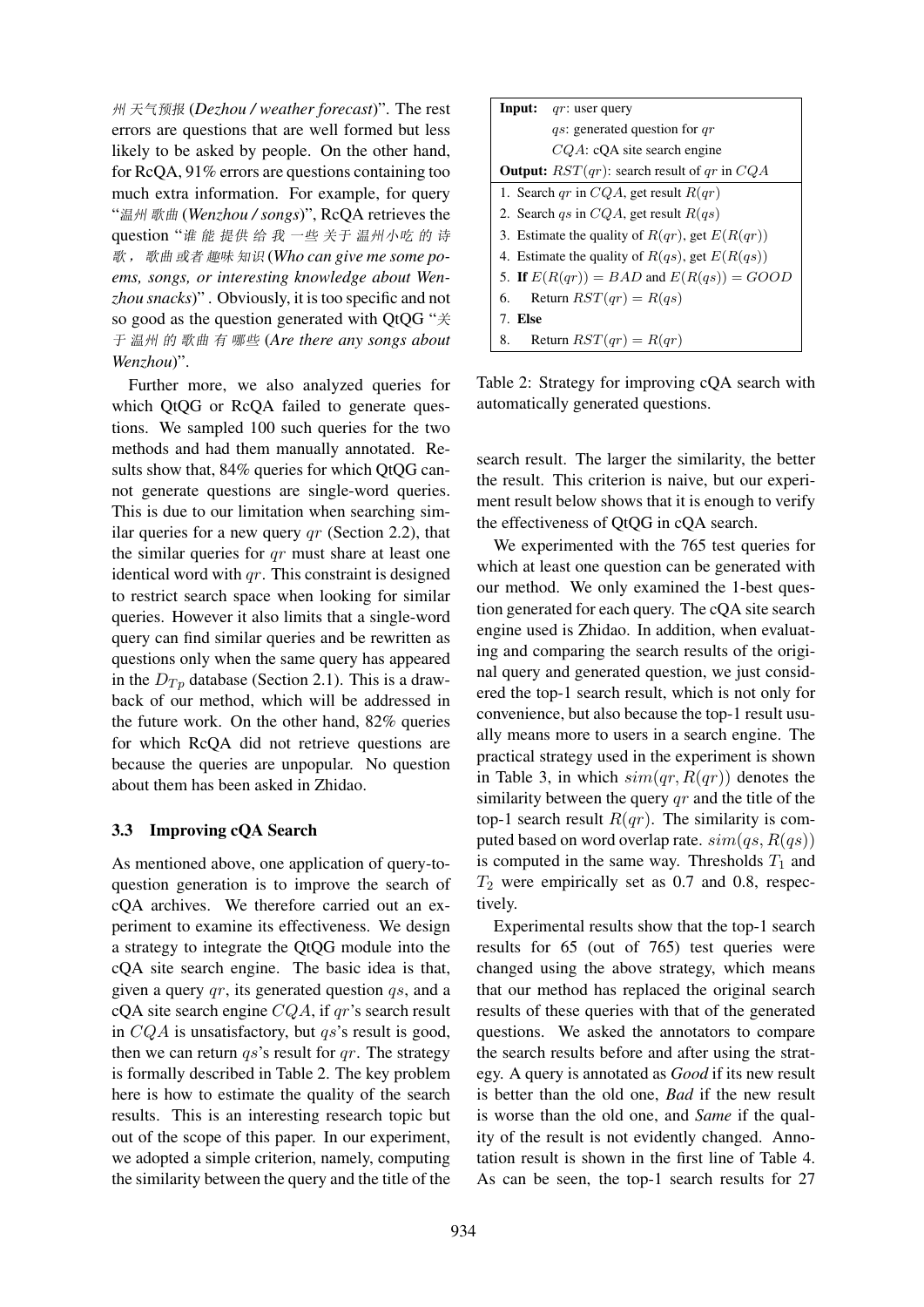| <b>Input:</b> $qr$ : user query                            |  |  |  |  |  |
|------------------------------------------------------------|--|--|--|--|--|
| <i>qs</i> : generated 1-best question for $qr$             |  |  |  |  |  |
| $ZD$ : Zhidao cOA archive                                  |  |  |  |  |  |
| <b>Output:</b> $RST(qr)$ : top-1 search result of qr in ZD |  |  |  |  |  |
| 1. Search qr in $ZD$ , get top-1 result $R(qr)$            |  |  |  |  |  |
| 2. Search qs in $ZD$ , get top-1 result $R(qs)$            |  |  |  |  |  |
| 3. Compute similarity $sim(qr, R(qr))$                     |  |  |  |  |  |
| 4. Compute similarity $sim(qs, R(qs))$                     |  |  |  |  |  |
| 5. If $sim(qr, R(qr)) < T_1$ and $sim(qs, R(qs)) > T_2$    |  |  |  |  |  |
| Return $RST(qr) = R(qs)$<br>6.                             |  |  |  |  |  |
| 7. Else                                                    |  |  |  |  |  |
| Return $RST(qr) = R(qr)$<br>8.                             |  |  |  |  |  |

Table 3: Strategy used in the experiments.

|                | Good | Same | Bad | Total |
|----------------|------|------|-----|-------|
| All que.       |      |      |     | რბ    |
| Correct que.   | 26   | 23   |     | 53    |
| Incorrect que. |      |      |     |       |

Table 4: Evaluating the effectiveness of query-toquestion generation in cQA search.

queries get better, while that for only 7 queries get worse. This result demonstrates that our question generation technique can improve the performance of cQA search. Take the following case for example. The original query is " 读后感 (*book review*)", whose top-1 search result is "假如 给 我 三 天 光明 的 读后感 (*book review of 'Three Days to See'*)". Our method can generate a question "读 后感 怎么写 (*How to write a book review*)" for the query and accordingly retrieve this question as the top-1 result from Zhidao. It is obvious that the new result is much more likely to be looked for by users than the old one.

We also analyzed the search results that got worse after using our strategy. It is found that 6 of the 7 are still correct but not so good as the old ones. There is only one search result becomes unrelated to the query. Moreover, we should note that the 1-best questions used for improving cQA search are not necessarily correct. Hence we further evaluated the performance when only considering the correct or incorrect 1-best questions. The evaluation results are depicted in line 2 and 3 of Table 4. It is interesting to find that the performance did not evidently decrease when we only used the incorrect 1-best questions in our strategy. This result indicates that the performance of the query-to-question generation module in cQA

search is not sensitive to the generation errors if we adopt a proper strategy to integrate it into the cQA site search engine.

### 4 Related Work

### 4.1 Research on cQA

Several studies have been carried out on cQA. Some of them have focused on retrieval and recommendation on cQA archives. For example, Xue et al. (2008) designed a retrieval model for cQA search, which considers both question and answer parts when measuring the relatedness between queries and cQA resources. Wang et al. (2009) presented a syntactic tree matching method for finding similar questions. Cao et al. (2008) proposed a question recommendation method based on tree cut model. Wang et al. (2010) proposed a graph-based approach to segmenting multi-sentence questions, so as to improve search performance. Another category of studies on cQA aims to estimate the quality of questions, answers, and users. For example, Song et al. (2008) examined the utility of questions in the cQA archives. Liu et al. (2008) presented a classification-based method to automatically predict whether a question-asker will be satisfied with the answers. Jurczyk and Agichtein (2007) tried to identify experts in a cQA community.

#### 4.2 Question Generation

Question generation is a branch of natural language generation, which is defined as the task of automatically generating questions from some form of input (Rus and Graesser, 2009). The input may vary from a deep semantic representation to a raw text. Previous studies on question generation have mostly focused on text-to-question generation, which generates questions from declarative sentences or paragraphs. This technique is useful in education, especially in reading tutoring. Most previous studies employed rule-based methods in their text-to-question generation systems (Ali et al., 2010; Kalady et al., 2010; Mannem et al., 2010; Pal et al., 2010; Piwek and Stoyanchev, 2010; Varga and Ha, 2010).

Query-to-question generation is a sub-task of question generation, which was first proposed by Lin (2008). Lin has suggested to learn query-toquestion generation models with query logs. However, no detail method or evaluation has been presented. There has been no other research since,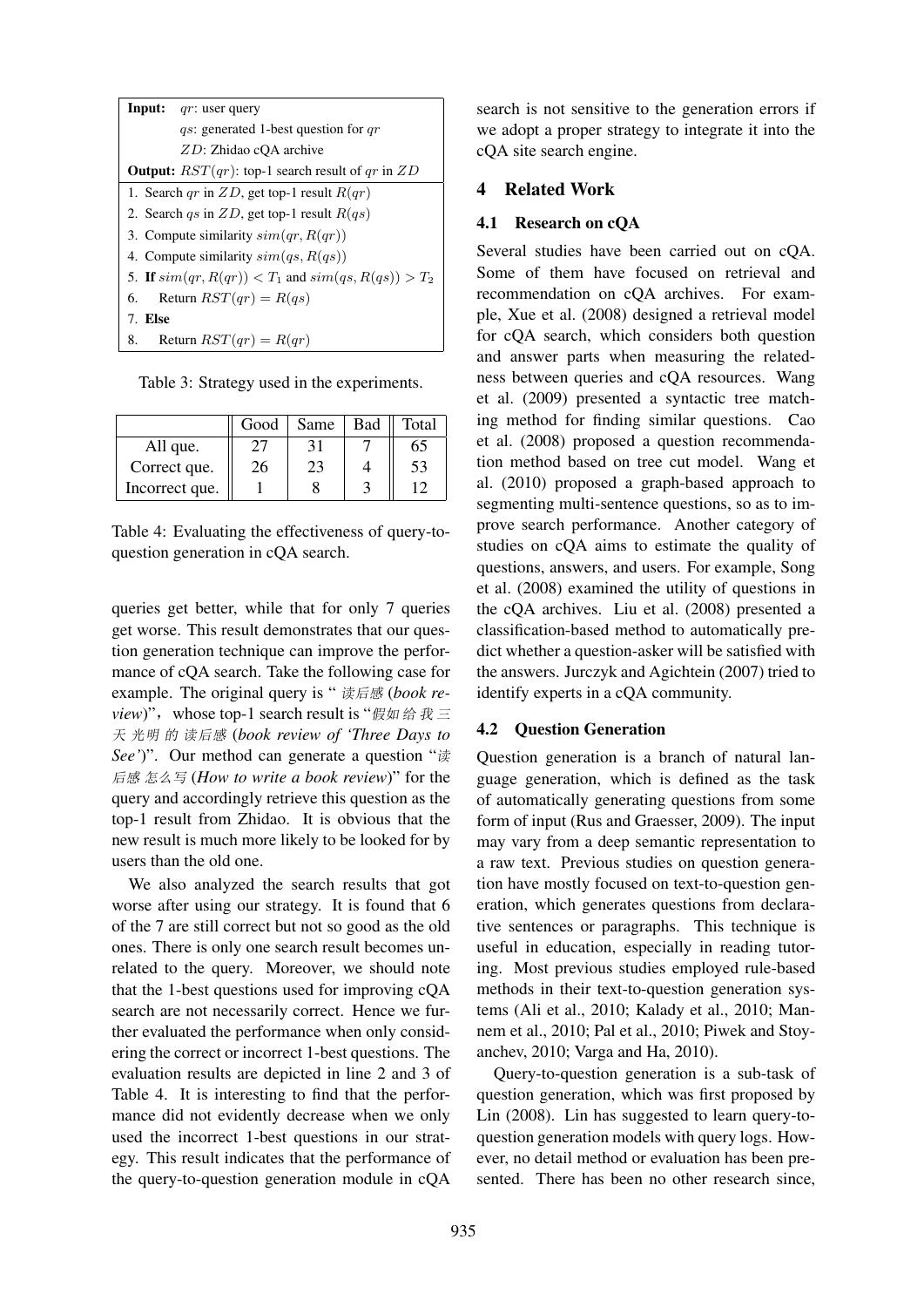either, which may be mainly because few researchers can access the query log data.

## 4.3 Query Reformulation

Query reformulation is an important topic in the IR community, since it can improve users' search experience. Query reformulation mainly involves query reduction, expansion, and spelling correction. Query-to-question generation is closely related to query expansion. However, its goal is not only expanding useful information for the original query, but also organizing the information to produce a question, with which one can better understand the query's structure and the user's intent.

Several techniques have been proposed for query reformulation, which are mostly based on relevance feedback (Xu and Croft, 1996; Mitra et al., 1998) and query log analysis. Especially, the studies based on query logs can be divided into three categories. In the first one, researchers learn related query pairs from query sessions. The basic idea is that queries from the same session are more likely to be related to each other (Fonseca et al., 2005; Jones et al., 2006; Zhang and Nasraoui, 2006). The second kind of method identifies related queries using click-through information. They assume that queries leading to similar clicks are related in meaning (Wen et al., 2002; Baeza-Yates and Tiberi, 2007). The third category of method directly learns expansion terms from the clicked documents of the query. Their hypothesis is that terms in a query and a user-clicked document might be related (Cui et al., 2002; Riezler et al., 2008).

# 4.4 Template Induction

Template induction has been widely researched in NLP community, in which the following studies are close to our work. (1) Answer template learning in QA. Some QA systems use templates in answer extraction, which can be learned from large Web corpora or Web search results with handcrafted seed tuples (Ravichandran and Hovy, 2002). (2) Query template acquisition. For example, Agarwal et al. (2010) mine templates from search engine query logs with the goal of query interpretation. Szpektor et al. (2011) extract templates for long-tail queries so as to improve query recommendation. (3) Paraphrase template learning. Paraphrase templates are templates that can convey identical information when the variables are instantiated with the same contents. Paraphrase templates can be learned from monolingual corpora based on distributional hypothesis (Lin and Pantel, 2001), from comparable news articles based on alignment (Barzilay and Lee, 2003), or from bilingual corpora based on pivot approaches (Zhao et al., 2008). The abovementioned studies are all related to our work. However, none of the previous work addresses the problem of query-to-question template generation.

# 5 Conclusions and Future Work

This paper addresses the problem of query-toquestion generation for cQA and proposes a method based on search engine query logs. Several conclusions can be drawn from the experimental results. First, search engine query logs are powerful data for the research of query-toquestion generation, from which we have acquired a large volume of question generation templates. Second, the proposed method is effective, which achieves promising precision and outperforms a baseline method. Third, the query-to-question generation technique can be used to improve the search of cQA archives.

In our future work, we will exploit larger-scale query logs for acquiring question generation templates. We will also improve the similar query retrieval strategy (Section 2.2), which underperforms now on single-word queries. In addition, we will have a deeper insight into the applications of question-to-query generation in cQA services.

# Acknowledgments

This work was supported by (1) China Postdoctoral Science Foundation (No.20100480100), and (2) Beijing Postdoctoral Research Foundation.

# References

- Ganesh Agarwal, Govind Kabra, and Kevin Chen-Chuan Chang. 2010. Towards Rich Query Interpretation: Walking Back and Forth for Mining Query Templates. In *Proceedings of WWW*, pages 1-10.
- Husam Ali, Yllias Chali, and Sadid A. Hasan. 2010. Automation of Question Generation From Sentences. In *Proceedings of the Third Workshop on Question Generation*, pages 58-67.
- Ricardo Baeza-Yates and Alessandro Tiberi. 2007. Extracting Semantic Relations from Query Logs. In *Proceedings of KDD*, pages 76-85.
- Regina Barzilay and Lillian Lee. 2003. Learning to Paraphrase: An Unsupervised Approach Using